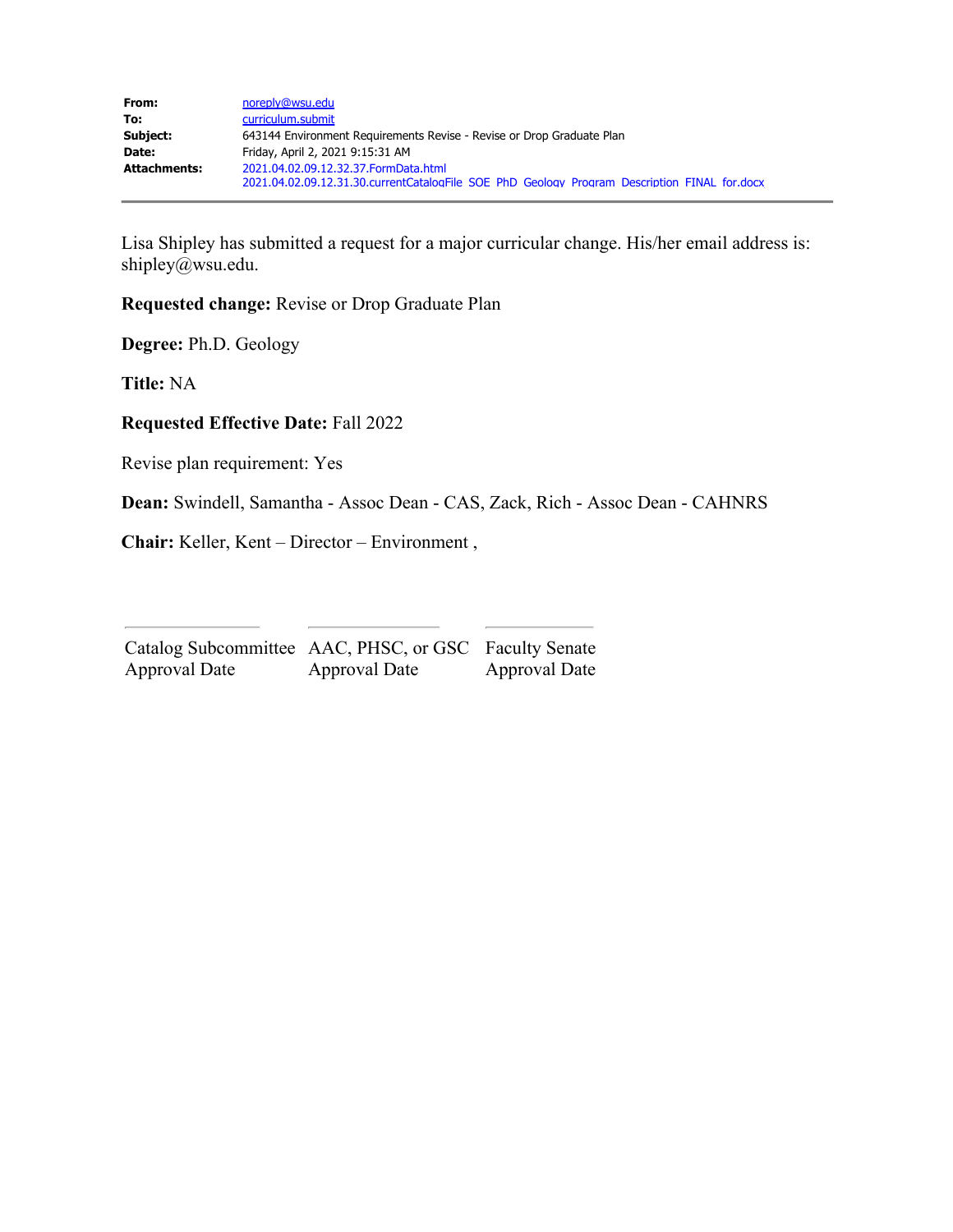I approve. -Kent.

**From:** "Swindell, Samantha" <sswindell@wsu.edu> **Date:** Monday, April 12, 2021 at 11:09 AM **To:** "curriculum.submit" <curriculum.submit@wsu.edu>, Kent Keller <ckkeller@wsu.edu> **Subject:** RE: 643144 Environment Requirements Revise - Revise or Drop Graduate Plan

1. I approve this proposal in its current form.

**From:** curriculum.submit@wsu.edu <curriculum.submit@wsu.edu> **Sent:** Friday, April 2, 2021 9:13 AM **To:** Keller, Kent <ckkeller@wsu.edu> **Cc:** Swindell, Samantha <sswindell@wsu.edu> **Subject:** 643144 Environment Requirements Revise - Revise or Drop Graduate Plan

Keller, Kent – Director – Environment ,

Swindell, Samantha - Assoc Dean - CAS,

Lisa Shipley has submitted a request for a major curricular change.

**Requested change:** Revise or Drop Graduate Plan

**Degree:** Ph.D. Geology

**Title:** NA

**Requested Effective Date:** Fall 2022

Revise plan requirement: Yes

Both Chair and Dean approval is required to complete the submission process. Please indicate that you have reviewed the proposal by highlighting one of the statements below and **reply all** to this email. [\(curriculum.submit@wsu.edu](file:////c/curriculum.submit@wsu.edu).) [Details of major change requested can be found in the attached supplemental documentation]

1. I approve this proposal in its current form.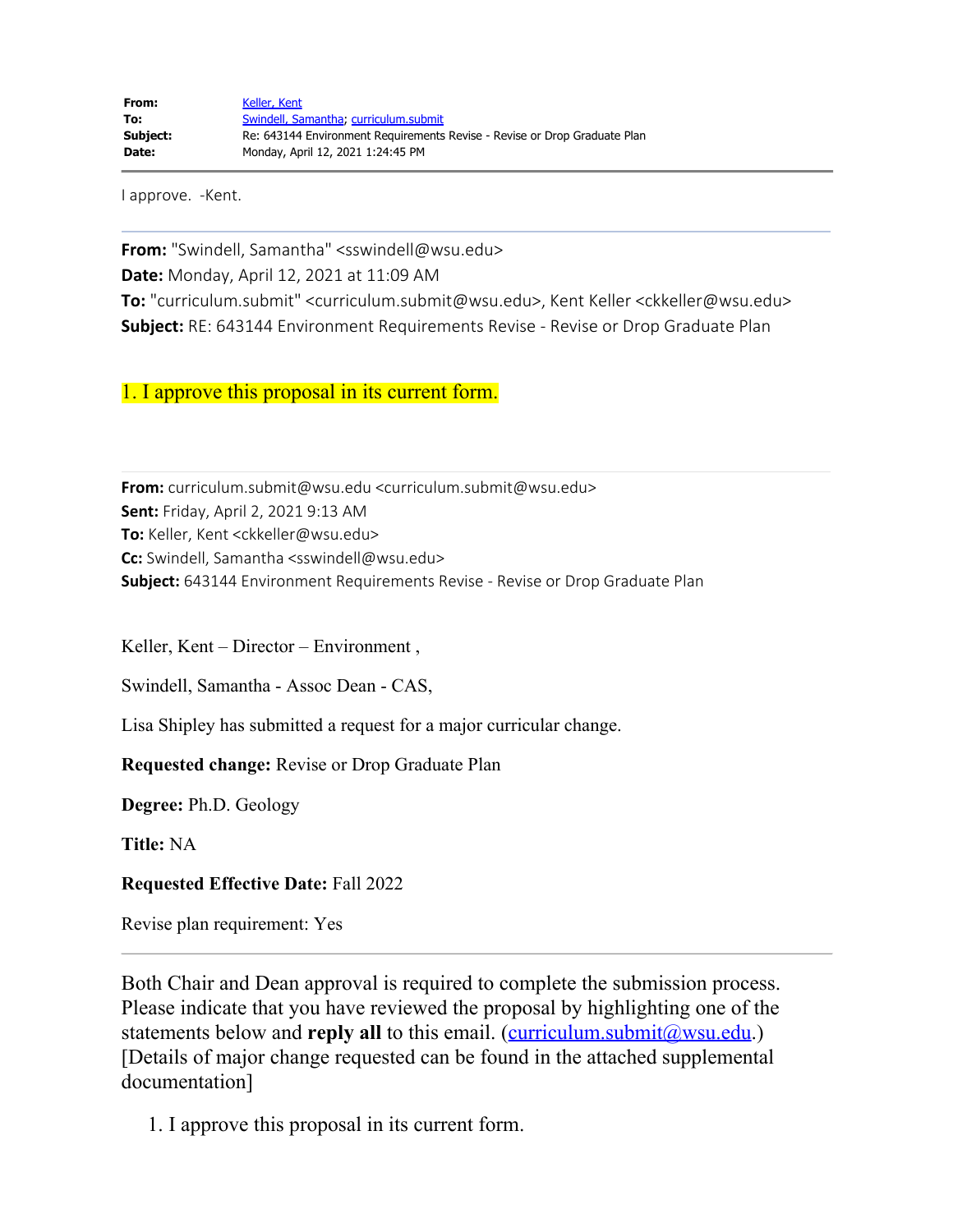### 1. I approve this proposal in its current form.

**From:** curriculum.submit@wsu.edu <curriculum.submit@wsu.edu> **Sent:** Friday, April 2, 2021 9:13 AM **To:** Keller, Kent <ckkeller@wsu.edu> **Cc:** Swindell, Samantha <sswindell@wsu.edu> **Subject:** 643144 Environment Requirements Revise - Revise or Drop Graduate Plan

Keller, Kent – Director – Environment ,

Swindell, Samantha - Assoc Dean - CAS,

Lisa Shipley has submitted a request for a major curricular change.

**Requested change:** Revise or Drop Graduate Plan

**Degree:** Ph.D. Geology

**Title:** NA

**Requested Effective Date:** Fall 2022

Revise plan requirement: Yes

Both Chair and Dean approval is required to complete the submission process. Please indicate that you have reviewed the proposal by highlighting one of the statements below and **reply all** to this email. [\(curriculum.submit@wsu.edu](file:////c/curriculum.submit@wsu.edu).) [Details of major change requested can be found in the attached supplemental documentation]

- 1. I approve this proposal in its current form.
- 2. I approve this proposal with revisions. Revisions are attached.
- 3. I do not approve this proposal. Please return to submitter.

If you do not respond within one week, you will be sent a reminder email. If no response is received within three weeks of the submission date, the proposal will be returned to the submitter.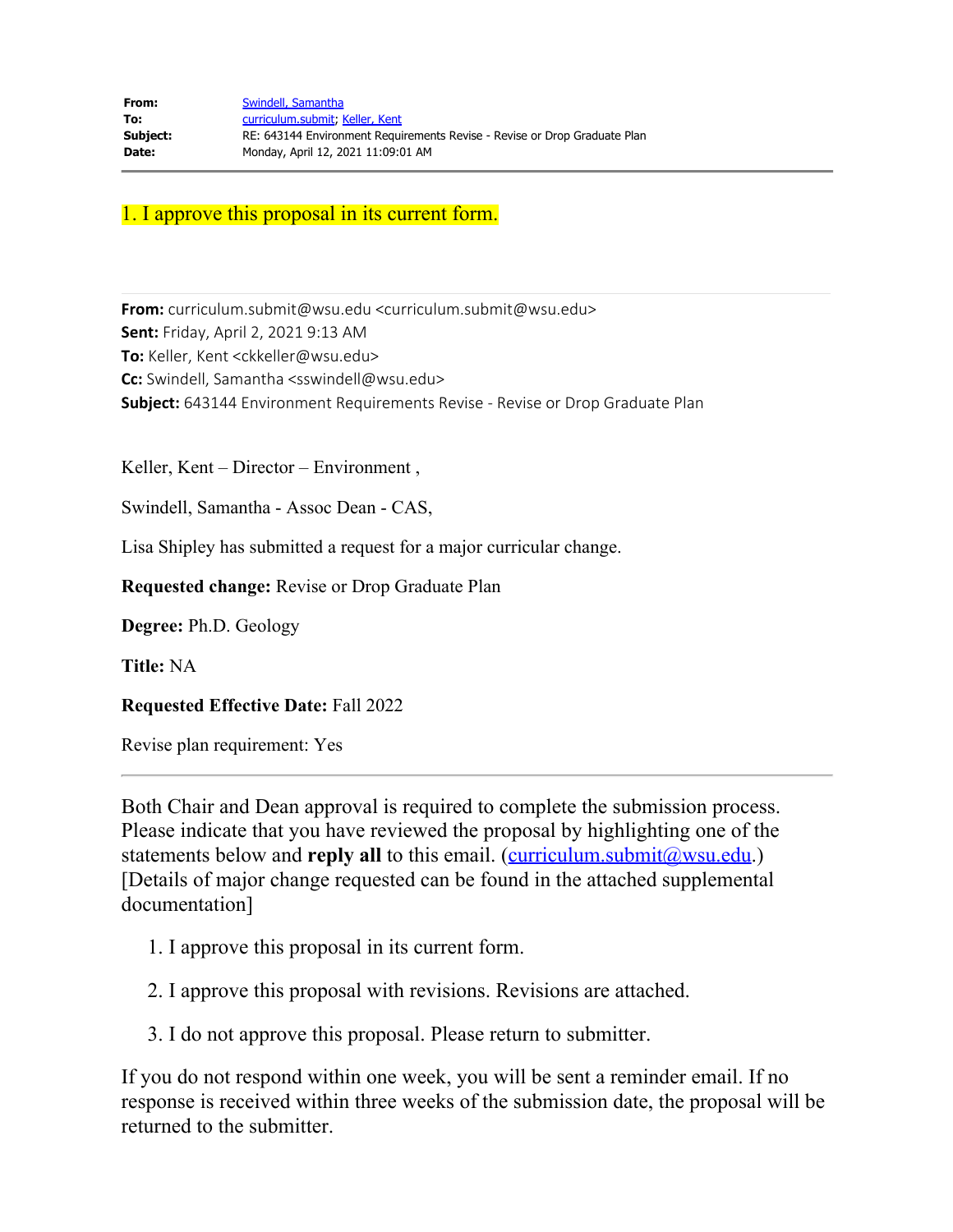Approved

Rich Zack

**From:** "curriculum.submit@wsu.edu" <curriculum.submit@wsu.edu> **Date:** Friday, April 2, 2021 at 12:15 PM **To:** "Zack, Richard Stanly,Jr" <zack@wsu.edu> **Cc:** "curriculum.submit" <curriculum.submit@wsu.edu> **Subject:** 643144 Environment Requirements Revise - Revise or Drop Graduate Plan

Zack, Rich - Assoc Dean - CAHNRS,

Lisa Shipley has submitted a request for a major curricular change.

**Requested change:** Revise or Drop Graduate Plan

**Degree:** Ph.D. Geology

**Title:** NA

,

**Requested Effective Date:** Fall 2022

Both Chair and Dean approval is required to complete the submission process. Please indicate that you have reviewed the proposal by highlighting one of the statements below and **reply all** to this email. [\(curriculum.submit@wsu.edu](file:////c/curriculum.submit@wsu.edu).) [Details of major change requested can be found in the attached supplemental documentation]

- 1. I approve this proposal in its current form.
- 2. I approve this proposal with revisions. Revisions are attached.
- 3. I do not approve this proposal. Please return to submitter.

If you do not respond within one week, you will be sent a reminder email. If no response is received within three weeks of the submission date, the proposal will be returned to the submitter.

Thank you for your assistance as we embark on this new process. If you have any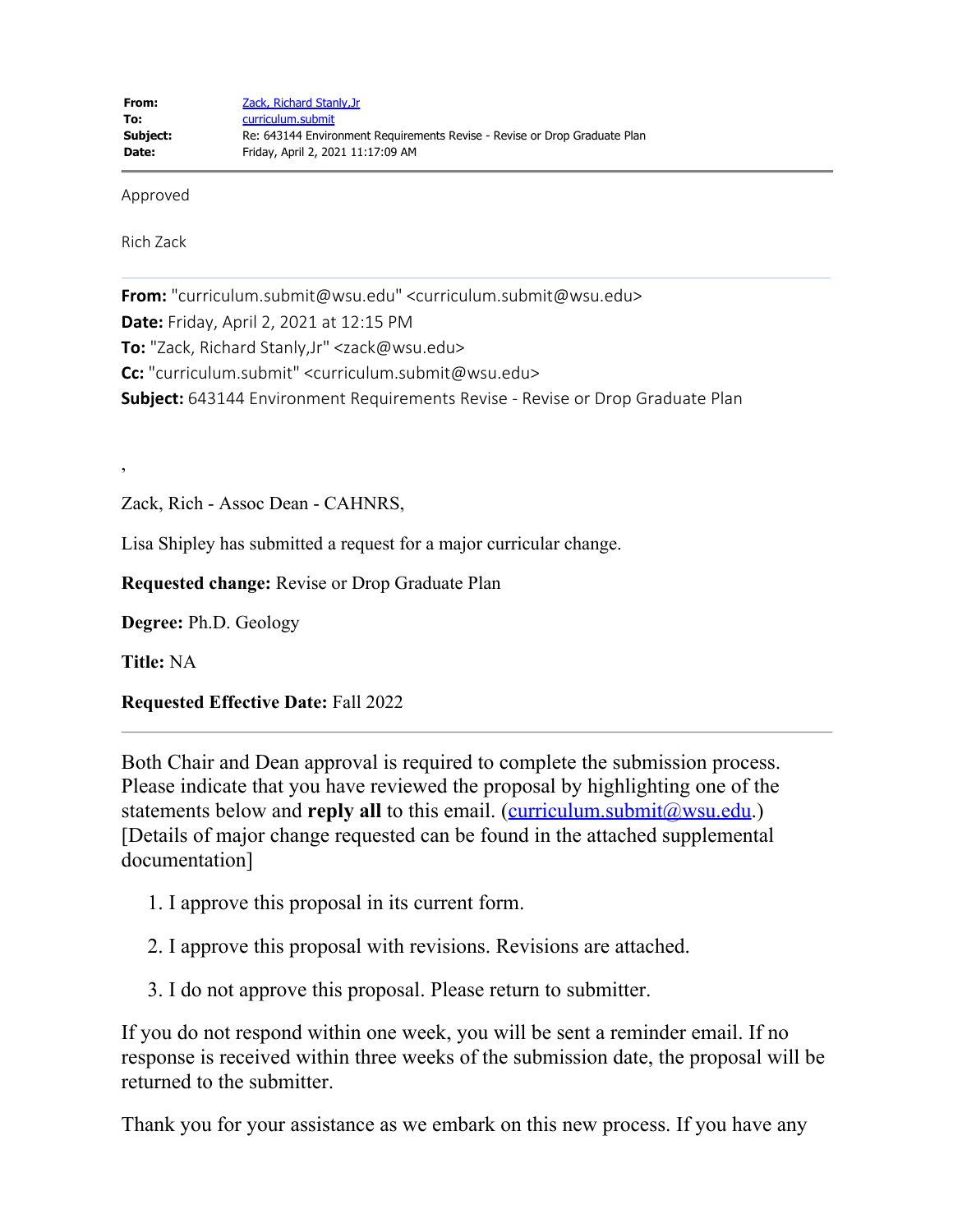#### **Ph.D. in Geology**

• **Revise plan**

#### Rationale:

The School of the Environment (SoE) was created in 2013 as a merger of the School of Earth and Environmental Sciences and the Department of Natural Resources. Over the past 8 years the faculty and staff in SoE have worked to combine and leverage their wide-ranging disciplinary expertise toward building a single School, with a shared vision, mission, and goals. An early step in this process was to combine all of the pre-existing B.S. degrees into a single, interdisciplinary degree (B.S. Earth and Environmental Sciences), with multiple majors that reflect the disciplinary strengths within the School. We have submitted our proposal to revise our M.S. degrees within SoE to reflect these strengths, and now we are proposing to revise our Ph.D. programs.

In 2018, the Ph.D. programs reverted to graduate school minimums, but the editing within the program requirements below show changes from the last approved Ph.D. in Geology. The main change is a reduction in the required number of graded graduate courses from 27 to 24, and the addition of SOE 501 (Graduate skills seminar) for students without an M.S. in a related subject.

# **School of the Environment Ph.D. Geology Program and Degree Description**

#### **Program Description**

The Ph.D. in Geology is focused on fundamental questions in the Geosciences ranging from how Earth formed, how it has evolved, and how it operates and is changing today. The expectation is that Ph.D. Geology students conduct dissertation research that makes a significant contribution to the geological sciences, worthy of publication in refereed international journals.

#### **Student Outcomes**

Students who successfully complete the Ph.D. in Geology will be able to:

- Recognize, think critically about, and develop creative solutions to scientific problems.
- Master the field, laboratory, data analysis and theoretical skills necessary to perform the research.
- Write successful research grant proposals or otherwise obtain research funding.
- Effectively communicate the results of their research.
- Become effective teachers in field, laboratory and lecture-room settings.
- Prepare future students to successfully compete for jobs in industry, academia, and government.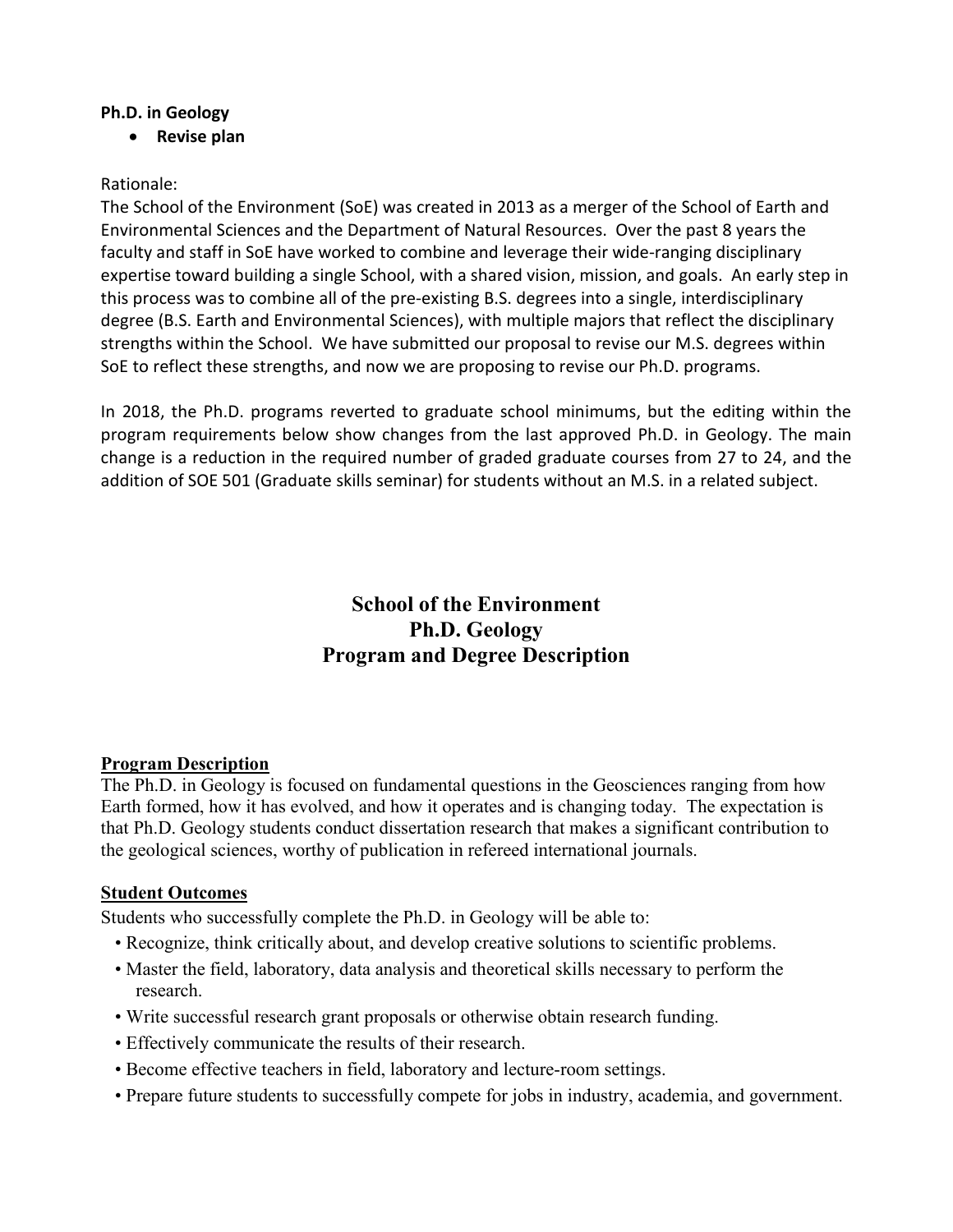- Contribute scientific leadership and expertise at the local, state and national levels.
- Become visible members of the scientific community by taking organizational and service roles.

### **Degree Program Requirements**

### *Major Advisor and Supervisory Committee*

Students are required to find a Major Advisor from the SOE graduate faculty who is willing to supervise the student's dissertation research before being admitted to the program. The Major Advisor and student will together identify potential members of a Dissertation Supervisory Committee, and the Major Advisor will serve as Chair. The committee will consist of at least three members, including the Chair, who each must be SOE Graduate Faculty. The committee also has the responsibility for assessing the student's dissertation proposal, the Ph.D. preliminary examination, and the qualifying final examination for the Doctor of Philosophy degree.

## *Curriculum*

The coursework required for the Ph.D. in Geology supports the academic development and training of each student toward the completion of a dissertation. Students may choose courses offered across any of the WSU colleges, in consultation with their Major Advisor, in consideration of their prior academic and/or professional experiences and proposed dissertation research area.

### *Ph.D. in Geology Degree requirements*

- At least 72 hours minimum total credits, consisting of:
	- $\circ$  At least  $\frac{27}{24}$  hours graded course work at the 500-level, including:
		- At least 27-24 hours minimum graded course work at the 500-level (with the exception that Ph.D. students who already have an M.S. degree in Geology or a related discipline can have up to 15 hours of 500-level coursework transferred towards their Ph.D. program of study, and therefore only need to take 9 or more hours of 500-level coursework).
		- Up to 9 hours of non-graduate (300-400 level) graded course work is allowed
	- o If a student does not have an M.S. degree, SOE 501 (Graduate Skills Seminar; 1 hour) must be taken during the first year of the student's program (not graded)
	- o At least 2 hours (semesters) SOE 598 (Seminar, not graded)
	- o 20 hours minimum of SOE 800 (Ph.D. research, thesis or examination), 2 hours of which must be taken during the semester of the final exam (not graded).
	- o Courses taken for audit may not be used on the program of study
	- o Preliminary Exam
	- o Final oral exam Dissertation defense

### *Program of Study*

The Program of Study is a degree plan submitted to the WSU Graduate School listing the student's completed, current, and proposed coursework to meet the degree requirements, and must be signed by each member of the student's Supervisory Committee. Specific courses to be included in the Program of Study are determined as a joint effort between the student, his/her major Major Advisor, and the other members of the committee to meet the particular needs of the student, as well as to meet the curricular requirements of SOE and the Graduate School. The Program of Study must be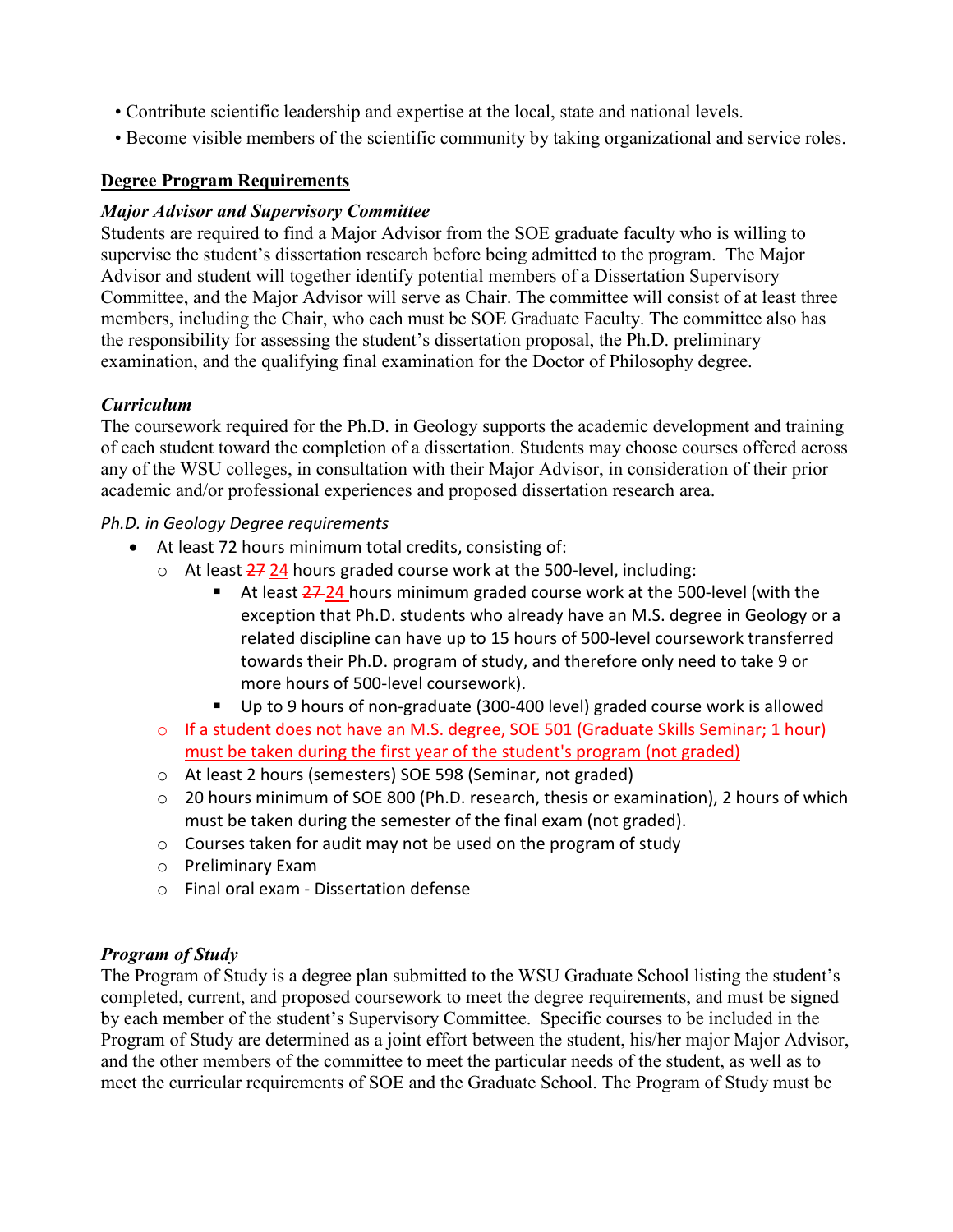submitted to and approved by the WSU Graduate School by the end of the student's  $2<sup>nd</sup>$  year in the program, unless otherwise arranged according to SOE and Graduate School policy.

#### *Dissertation Proposal*

Each Ph.D. Geology student must submit a Dissertation Proposal to their Supervisory Committee, prior to scheduling the required preliminary examination. The proposal should clearly outline the research question or issues relevant for their dissertation study, define how those questions shall be addressed, and place their research within the appropriate context for the investigation.

#### *Preliminary Examination*

Each student is required to pass a preliminary examination in order to become a candidate for the Ph.D. degree. It is expected that students will take the preliminary exam by the end of the  $3<sup>rd</sup>$  year of their program, or at an alternate time determined in consultation with and approved by their Major Advisor and Supervisory Committee. If the student fails to pass the examination after two attempts, SOE will recommend to the Graduate School that the student be disenrolled from the program. The exam will consist of a written and oral component as described below.

#### Written Examination

The content, format and schedule for the written examination will be determined by the student's doctoral committee. The committee may be guided by an examination format normally utilized in the committee chair's department, introducing alterations in that format as appropriate for the individual student. After the written examination is reviewed, doctoral committee members will provide the committee chair with feedback related to any gaps or weaknesses in the student's answers. The committee chair will provide the student with written feedback at least one week prior to the oral portion of the examination.

#### Oral Examination

The oral examination must be conducted by the entire doctoral committee. During the oral examination, the student will make a formal presentation of their research proposal. In defense of that research proposal, the student may be asked to address specific methods or assumptions of the proposed research, any questions remaining after committee members have read the written examination, and any relevant questions related to the student's area of research. At the close of the oral examination, the doctoral committee members will ballot on whether the student has passed or failed the preliminary examination.

The student and each member of the Supervisory Committee has a role in determining and communicating the structure and content of the preliminary exam.

### Responsibility of the Doctoral Committee

It is the responsibility of the doctoral committee to talk with the student and determine the actual format of the examinations, subject to Graduate School regulations. The committee members may choose to write individual questions based upon their specific expertise. The committee may then meet (without the student) to compose and select questions for the examination, ensuring that all of the areas for which the student is responsible are covered. All of the committee members should evaluate the written examination and communicate with the committee chair the results of their evaluation. Every member of the doctoral committee is required to be present at the oral examination.

#### Responsibility of the Chair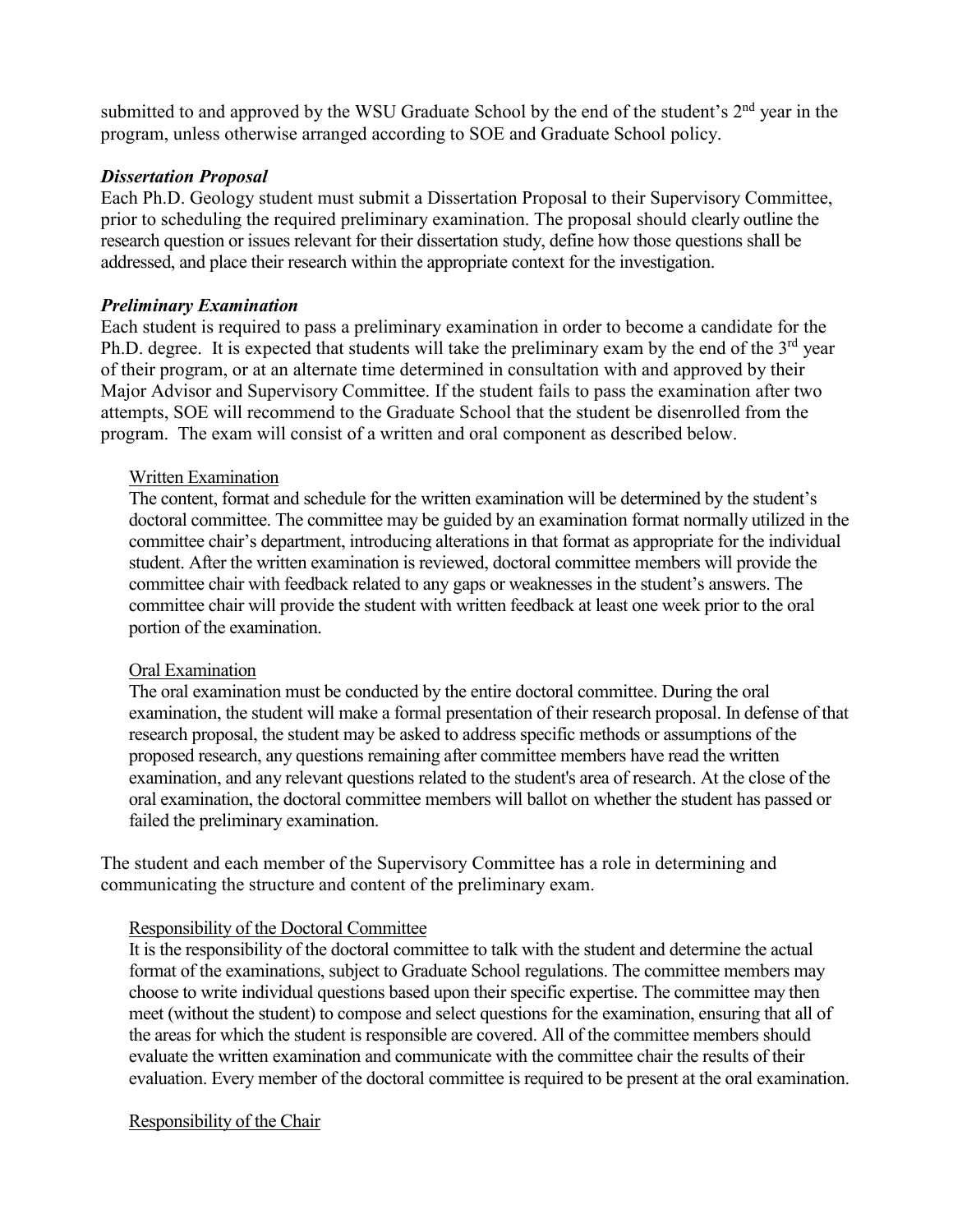The chair will call any necessary meetings of the committee. It is the responsibility of the committee chair to provide written feedback to the student regarding the committee's evaluation of the written examination no later than one week prior to the oral portion of the examination.

#### Responsibility of the Student

The student must register for a minimum of two credits of SOE 800 at the beginning of the semester in which they intend to take their preliminary examination. The student also must schedule the preliminary examination with the Graduate School. The student must obtain a scheduling form from the Graduate School to schedule the oral and written examinations. Signatures are required from each member of the committee, and dates of both the written and oral portions of the examination are to be included. The form must be submitted to the Graduate School no less than ten working days before the first examination. No more than thirty days should elapse between the written and the oral examinations, according to Graduate School policy.

### *Advancing to Ph.D. Candidacy*

Upon successful completion of the preliminary exam, and the approval of the dissertation proposal by the Supervisory Committee, a student may advance into the candidacy stage of the Ph.D. Geology program, during which the student will complete their dissertation research.

#### *Dissertation and Final Examination*

The final examination will be mainly a defense of the dissertation. All students are required to present a seminar to the faculty and the public on their dissertation research, followed by a closed defense of their dissertation to the Supervisory Committee. As required by the WSU Graduate School, students may not schedule the dissertation defense to occur less than 3 months after passing the preliminary exam, nor schedule the defense to occur more than 3 years after the date of satisfactory completion of the preliminary examination. Exceptions to extend the time to degree completion beyond the 3-year limit may be requested, according to WSU Graduate School Policies and Procedures described on their website.

Within five business days of passing the defense, each student must submit their dissertation to the Graduate School, in any of the formats the School dictates as described on their website.

\*\*\* Because a student only has five working days after defending their thesis to turn in the final version to the Graduate School, all substantial changes recommended or required by each committee member should be addressed *prior* to defending the dissertation in the final exam. Consequently, **committee members need to have read the dissertation prior to scheduling a defense date**. This means committee members must receive copies of the final draft dissertation at least 14 days before scheduling the final exam.